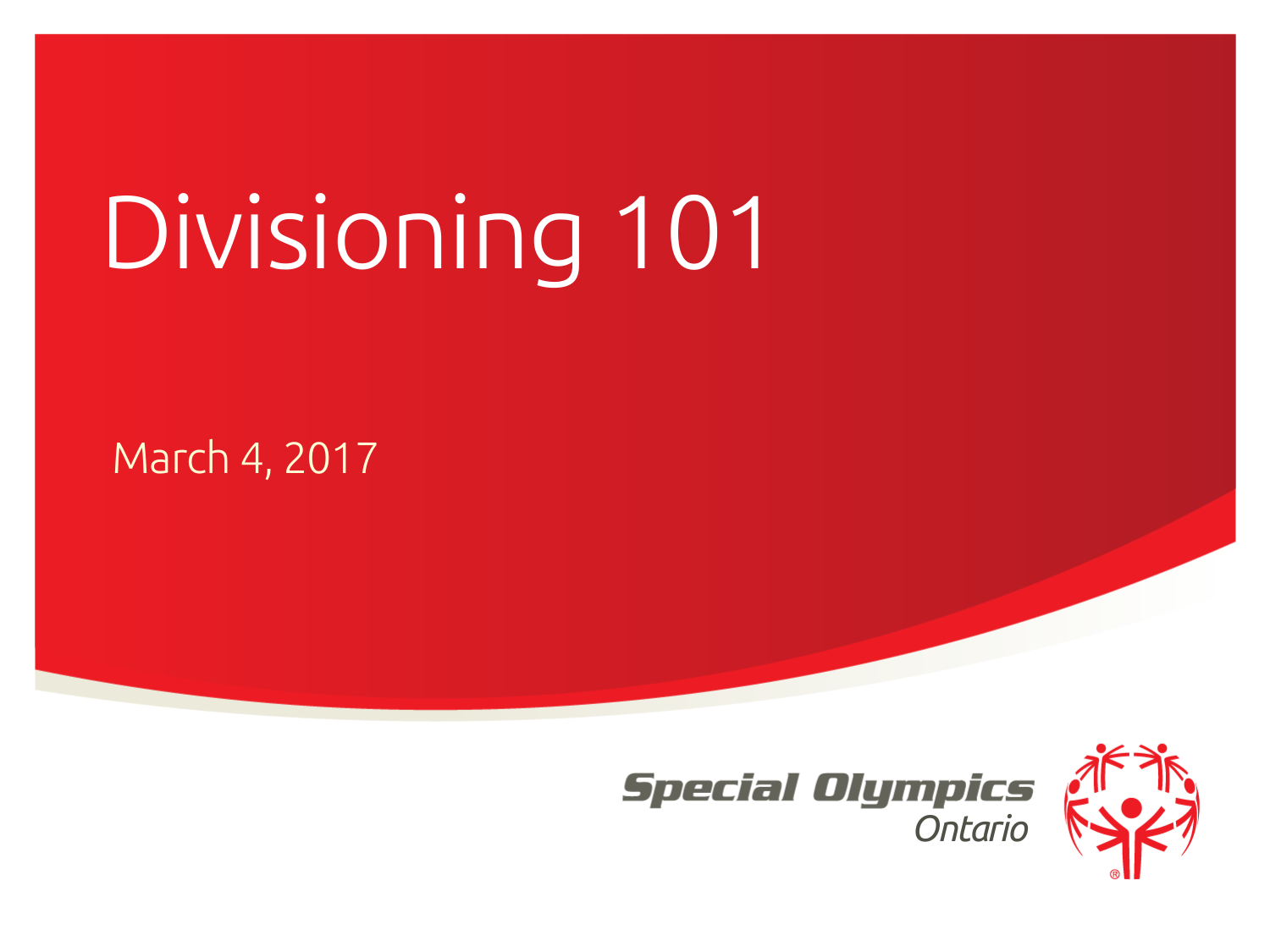### What is Divisioning?

- Divisioning is Special Olympics Ontario's format for creating fair and equitable playing fields for all our athletes.
- It is something used by all other sport organizations



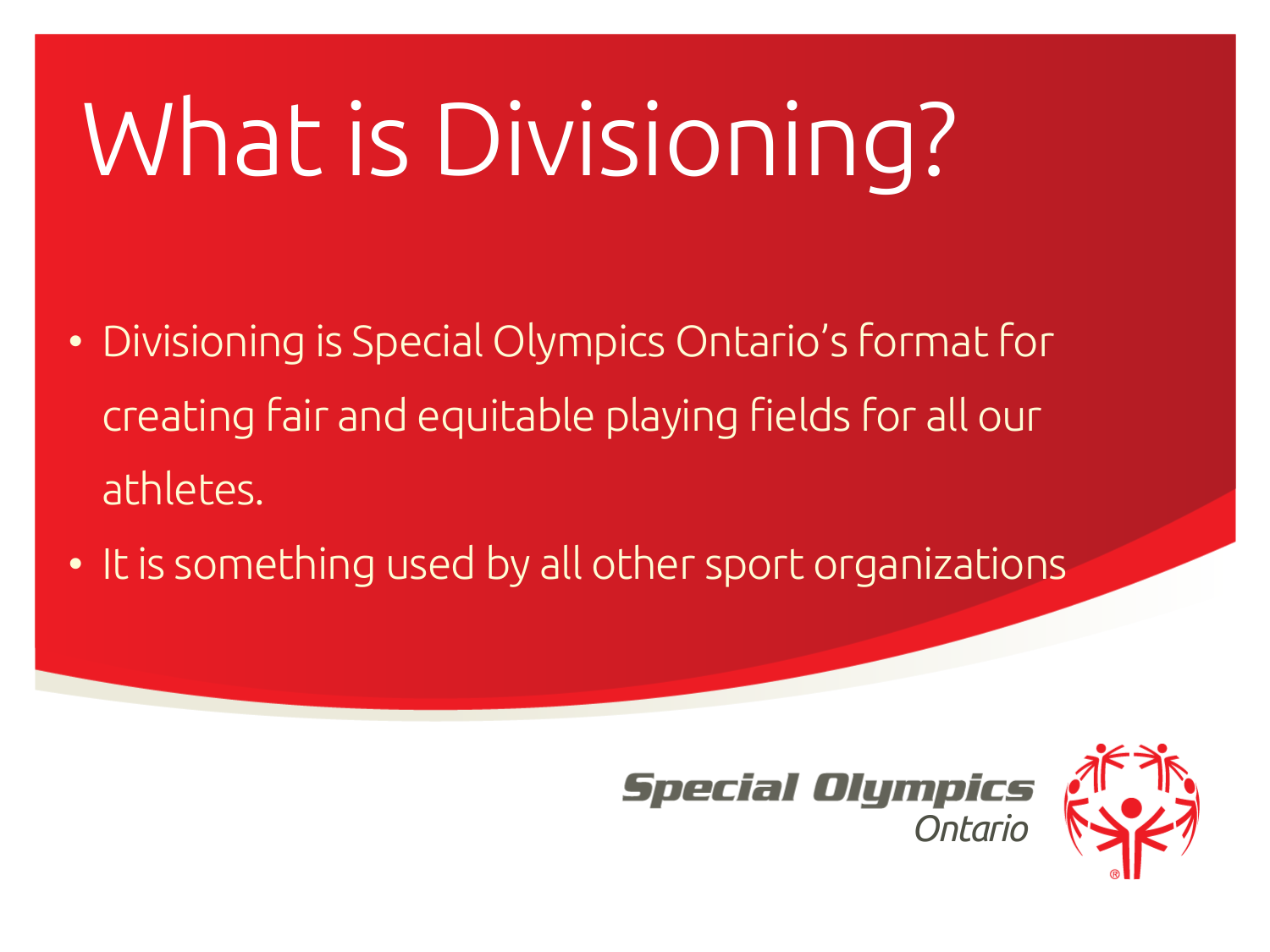### How do we Division?

- Individual Sport
- Team Sport
- Judged Sport



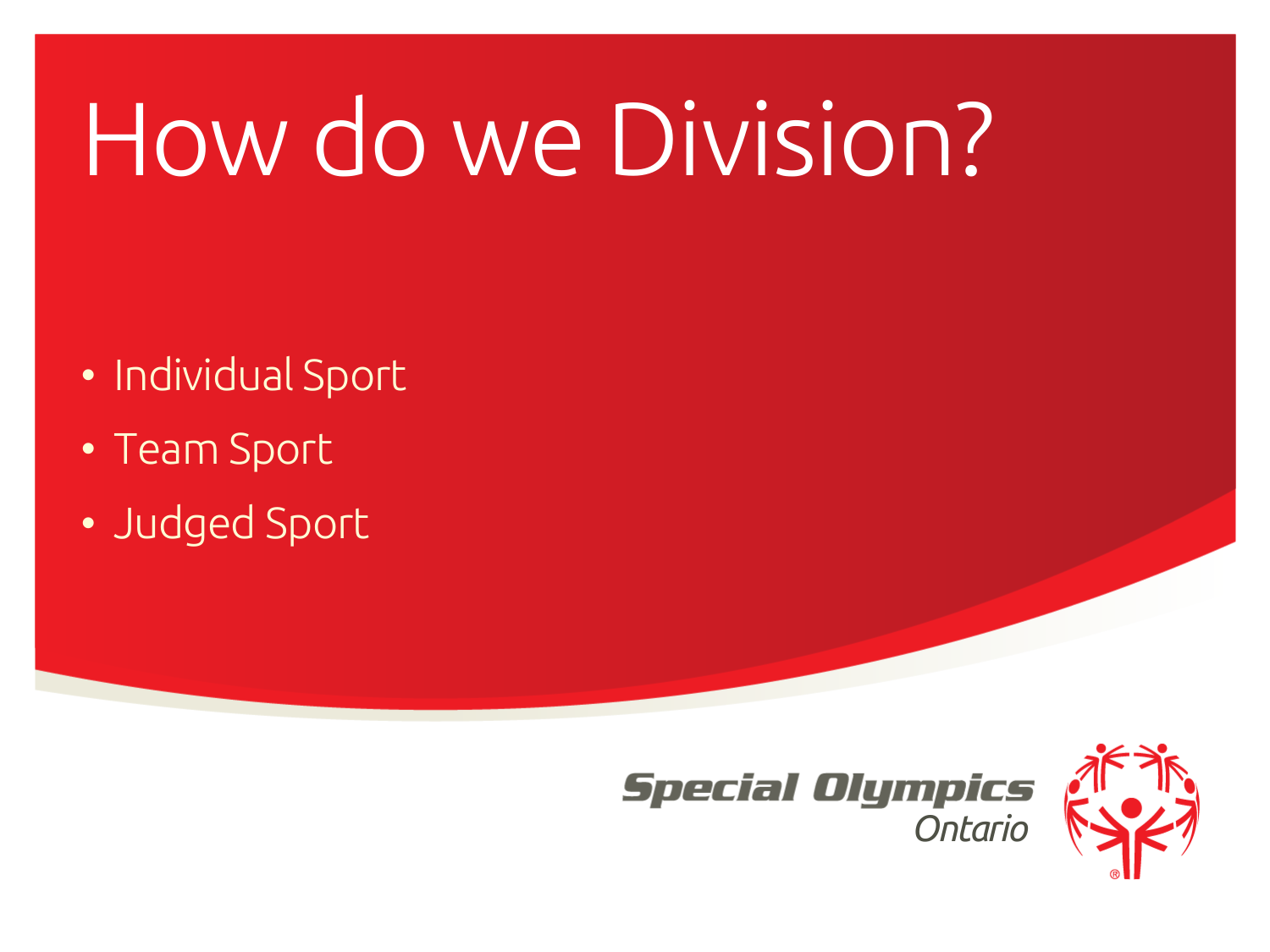# Individual Timed Sports

- Athletics, Nordic, Snowshoe, Speed Skating & Swimming
- Gender: Female, Male
- Age: 8-11, 12-15, 16-21, 22-29, 30-39, 40+
- Ability: 15 25%
- Max 8 per division
	- Or to facility limits (i.e 6 lane track)



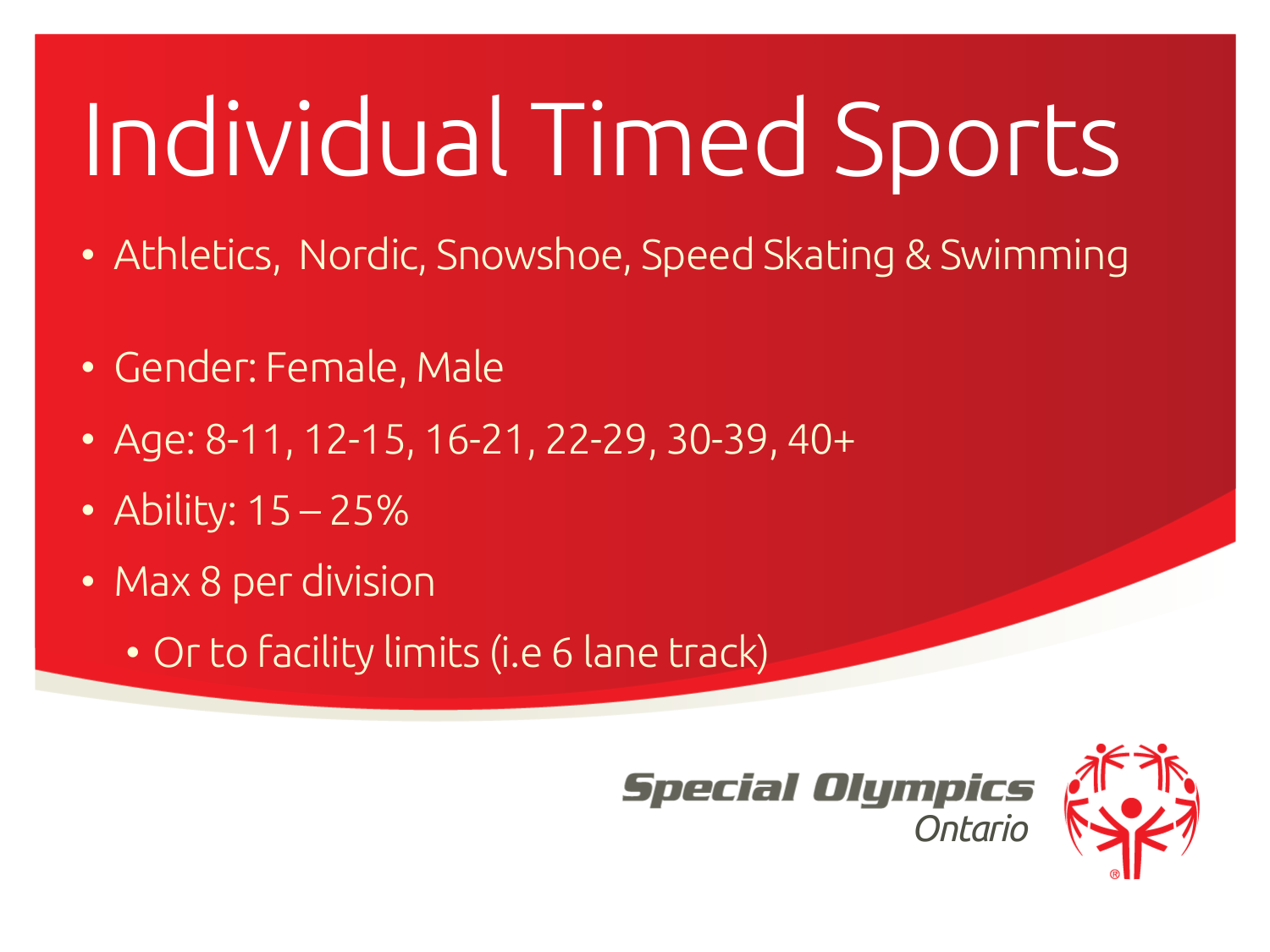# Individual Time Sports

- If using preliminary rounds, athletes are divisioned using preliminary round results
	- Athletes should compete in the final against other athletes in their division
- If no preliminary rounds, athletes are divisioned based on final results
	- Athletes are grouped for races based on coach submitted Qualifying scores



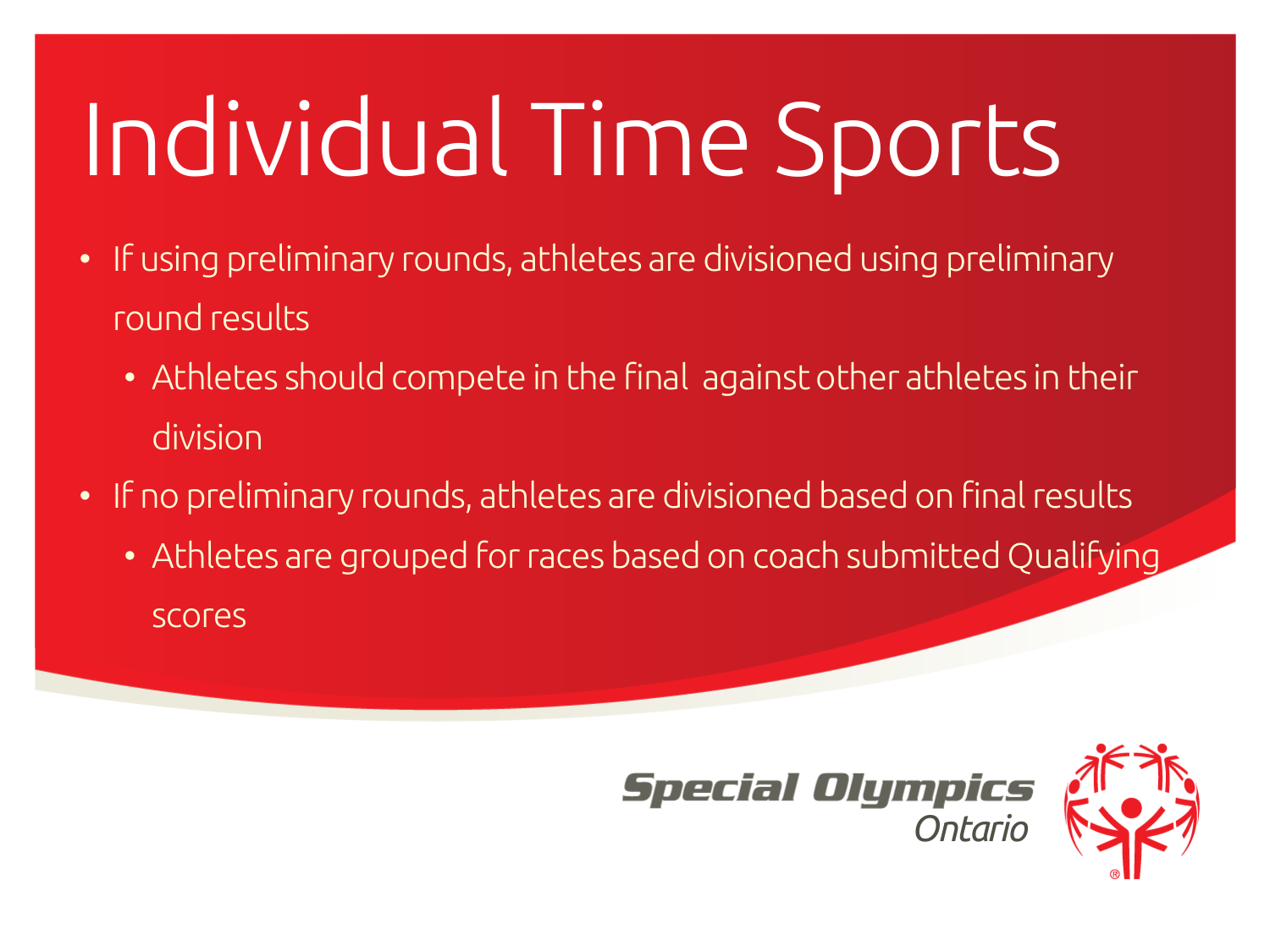# Activity Break



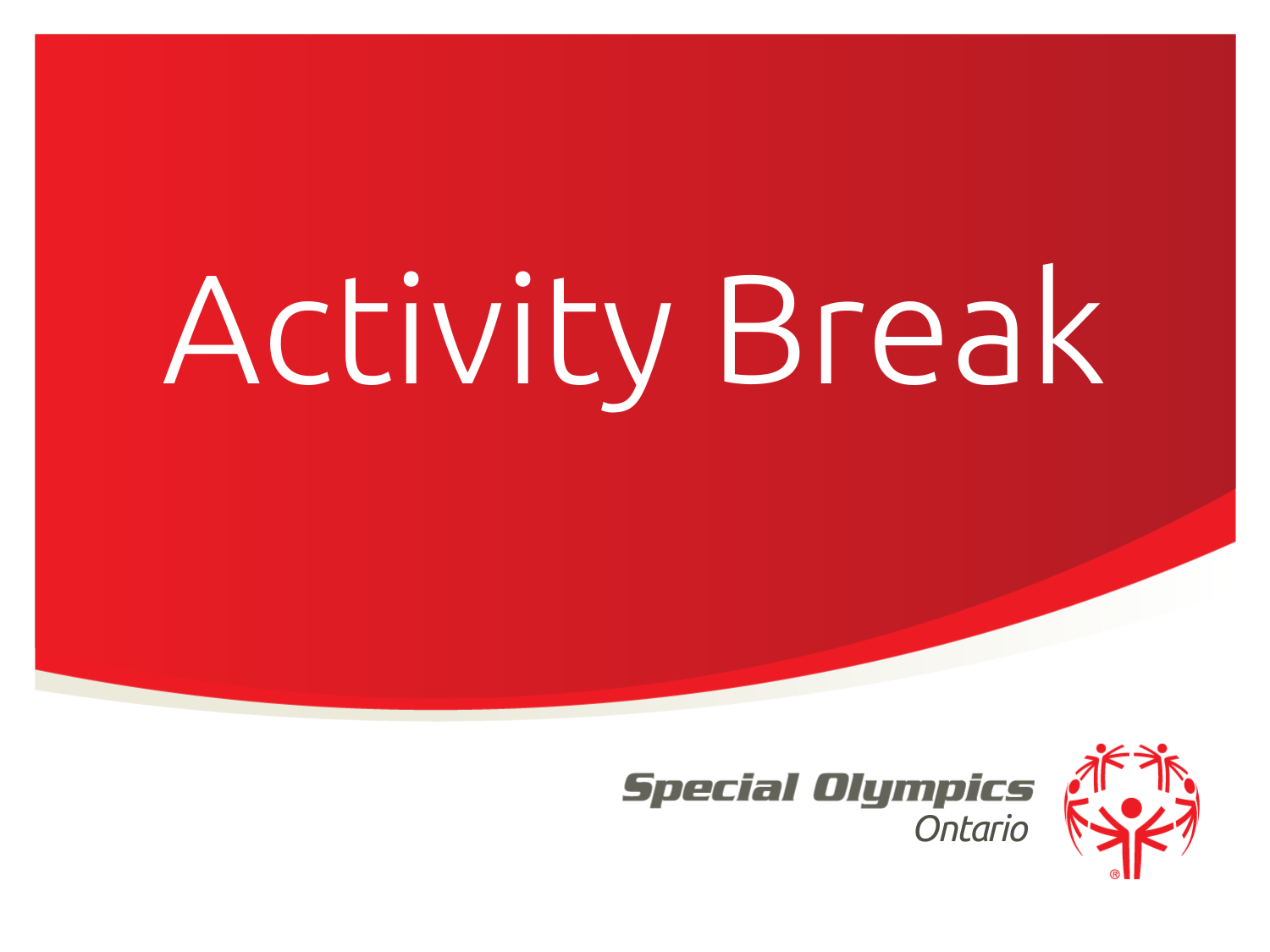### Group Activity

• In groups of 5, division the results

• Who would be the 1<sup>st</sup> place finishers?



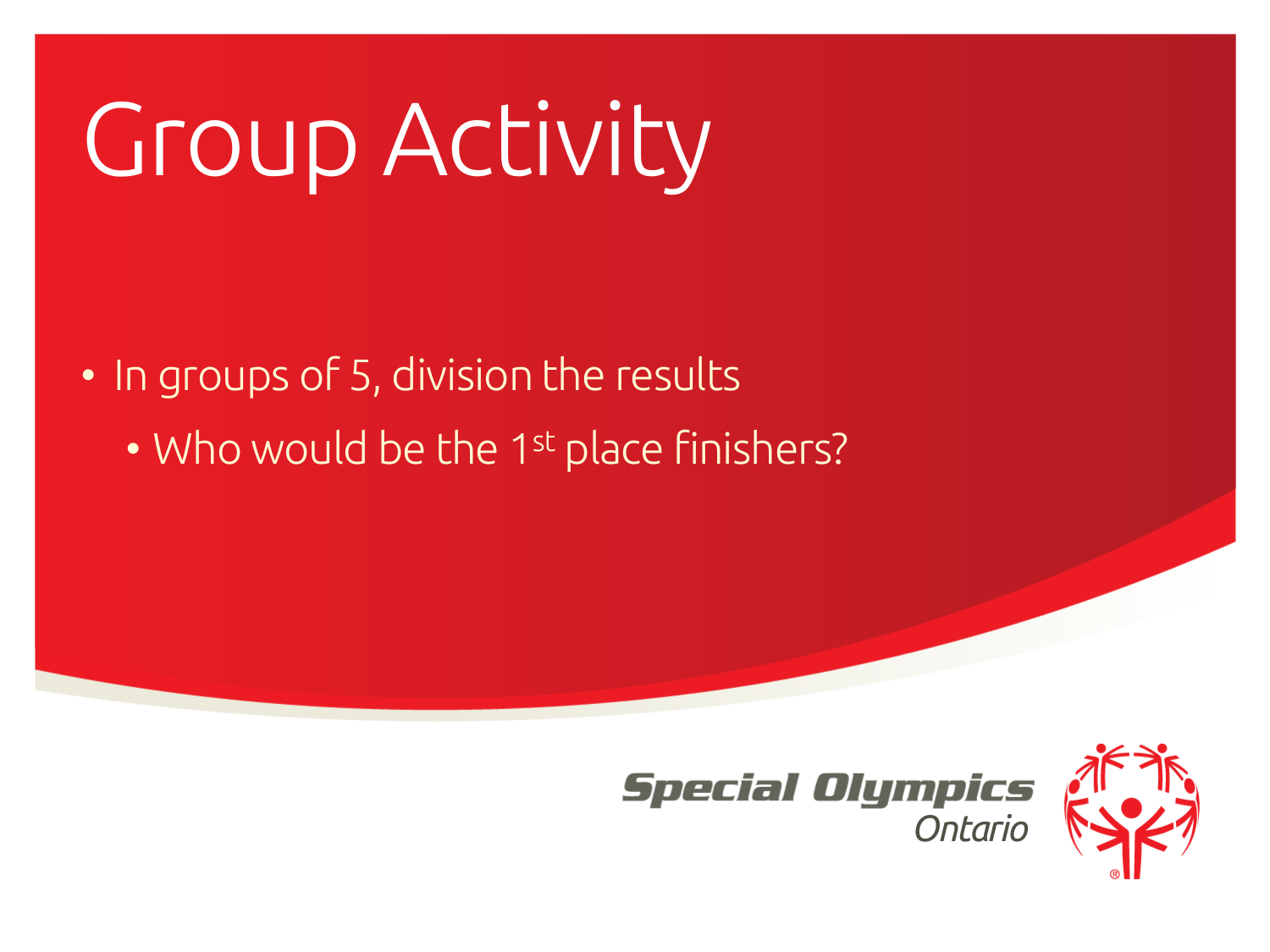# Single Athlete Divisions

- Applies at Provincial Qualifiers , Provincials, Nationals
- Only applies to events with preliminary and final heats
	- Final time is faster/longer than prelim time -1st
	- Final time meets or is slower by10% of prelim time 2<sup>nd</sup>
	- Final time is slower by 10-25% of prelim time 3rd
	- Final time is slower by >25% 4<sup>th</sup>



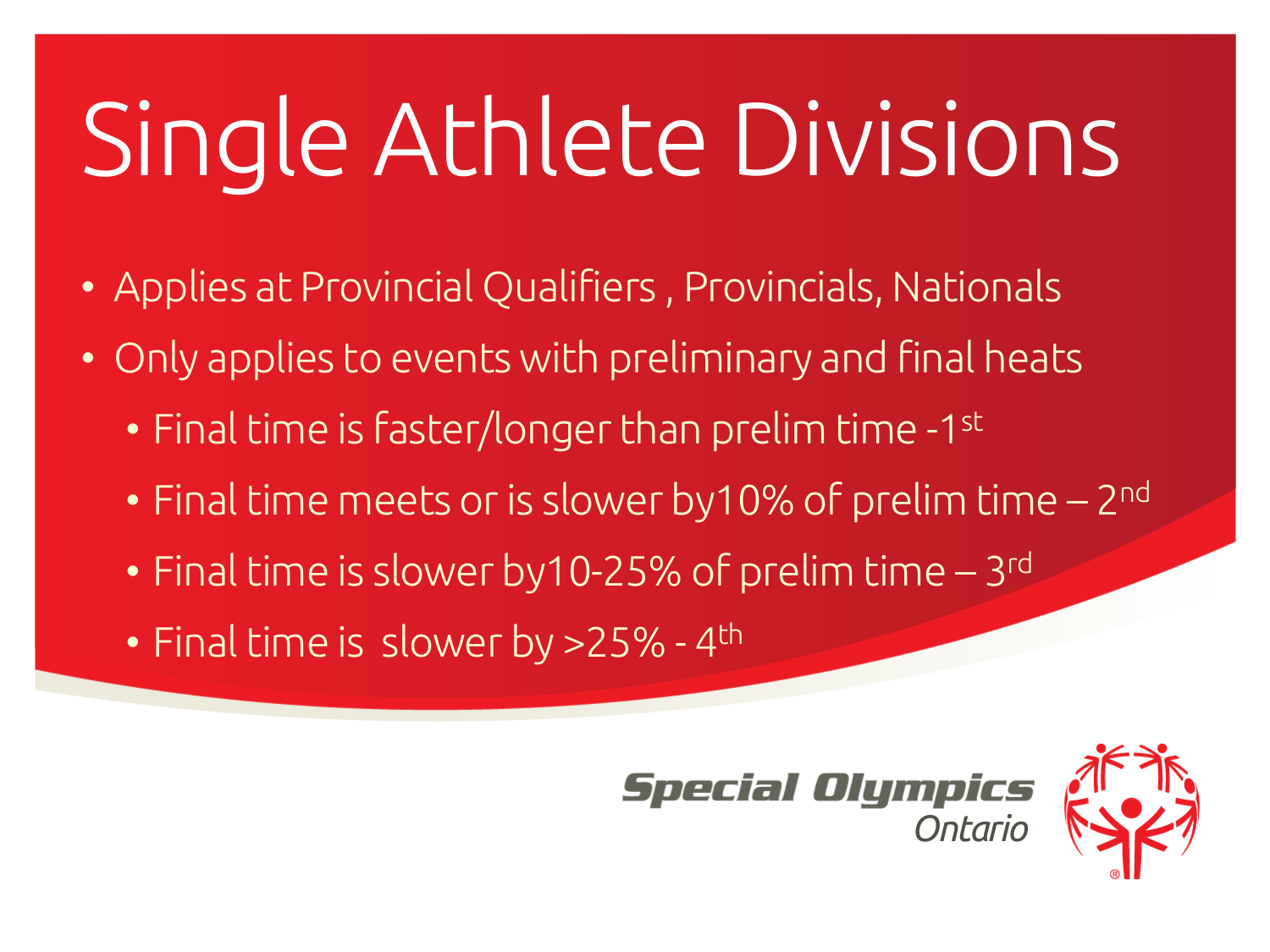# Single Athlete Divisions

• How would applying this policy impact your divisioning?

• Who now receives 1st place finishes?



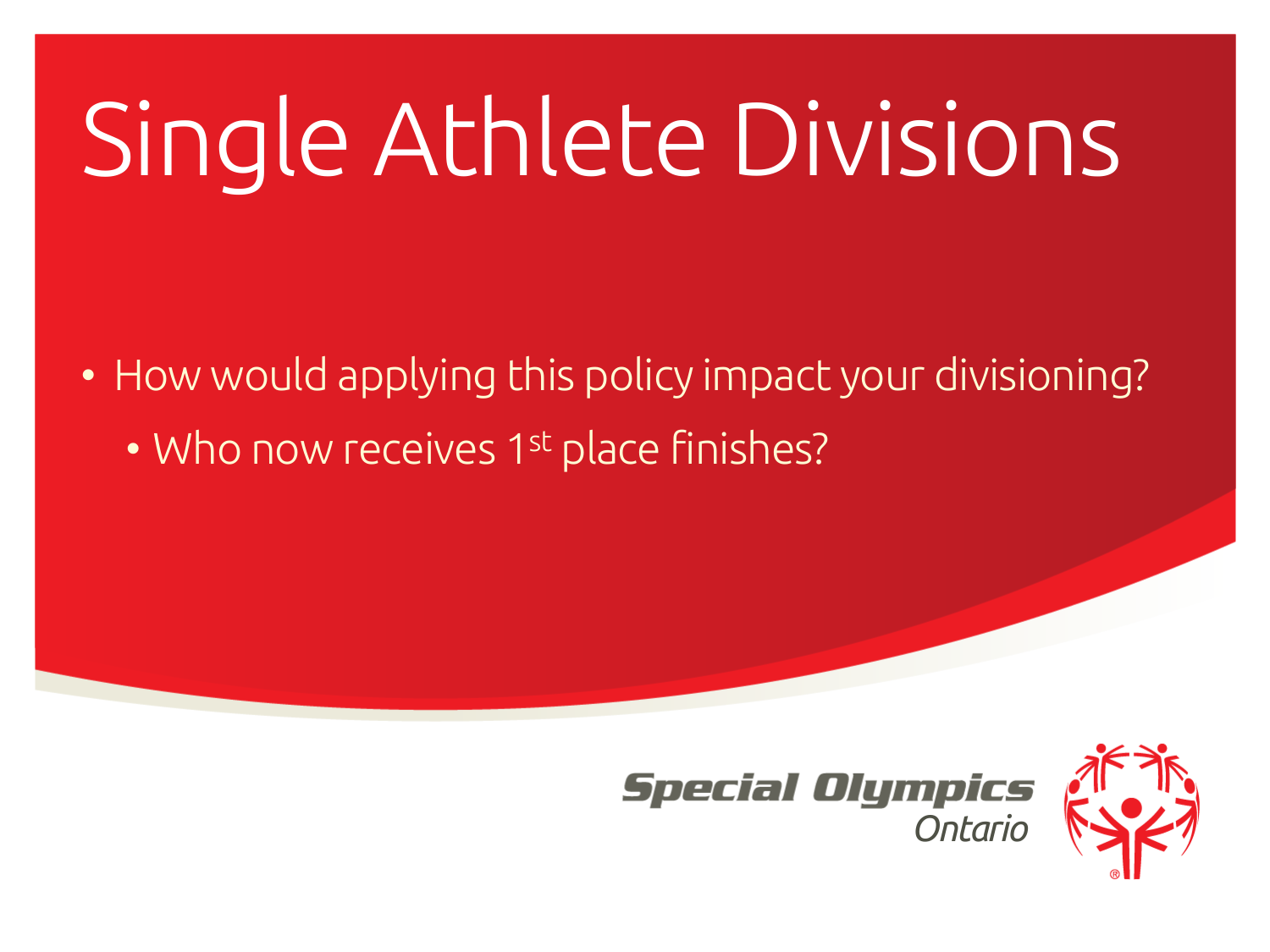#### Alpine, Bocce, Bowling (5-Pin, Tenpin), Golf & Powerlifting



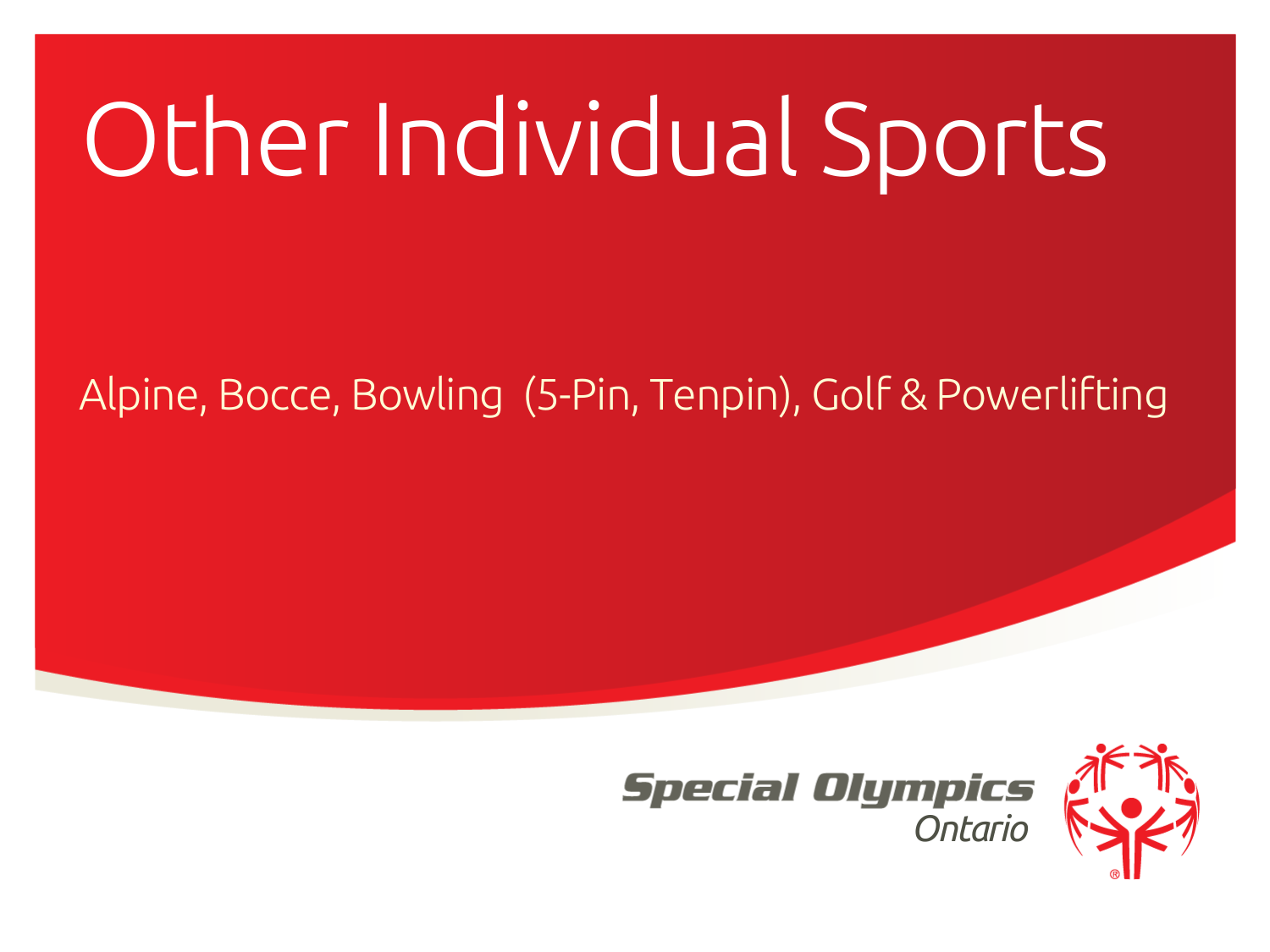### Maximum Performance Rule

- Anti "sandbagging" measure
- Applies to all sports, but most prominent in individual timed sports
- Only applied at Provincial Games and higher



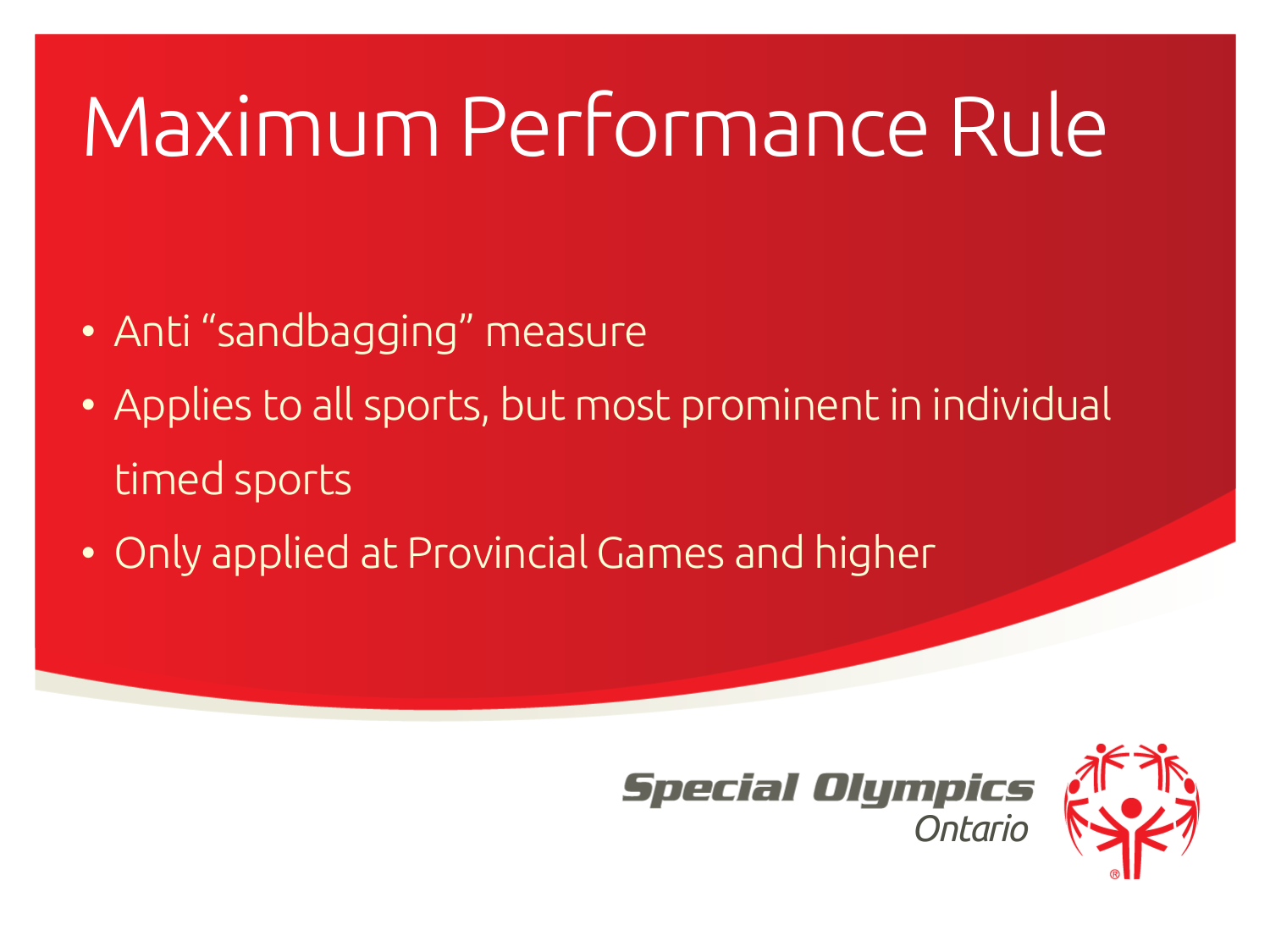### Maximum Performance Rule

Maximum performance would indicate that there should be no more than 15% difference in performance between preliminary and final events. If an athlete exceeds their divisioning event performance by 15% in the final round of competition the following shall occur:

- Athlete is flagged under the Maximum Performance Rule (MPR)
- The athlete will be re-divisioned and placed in the correct division as indicated by their time/distance.
- The athlete will be eligible for a medal if their time/distance warrants.
- Re-divisioning will not affect the standing of athletes in the division where the flagged athlete is placed. (i.e. redivisioned athlete places third in new division, current athlete in division will also be awarded third place).
- Flagged athlete will not receive any selection points (for advancement to higher levels of competition) for the event.
- The Maximum Performance Rule would not apply if an athlete when re-divisioned would still be placed in the same division.



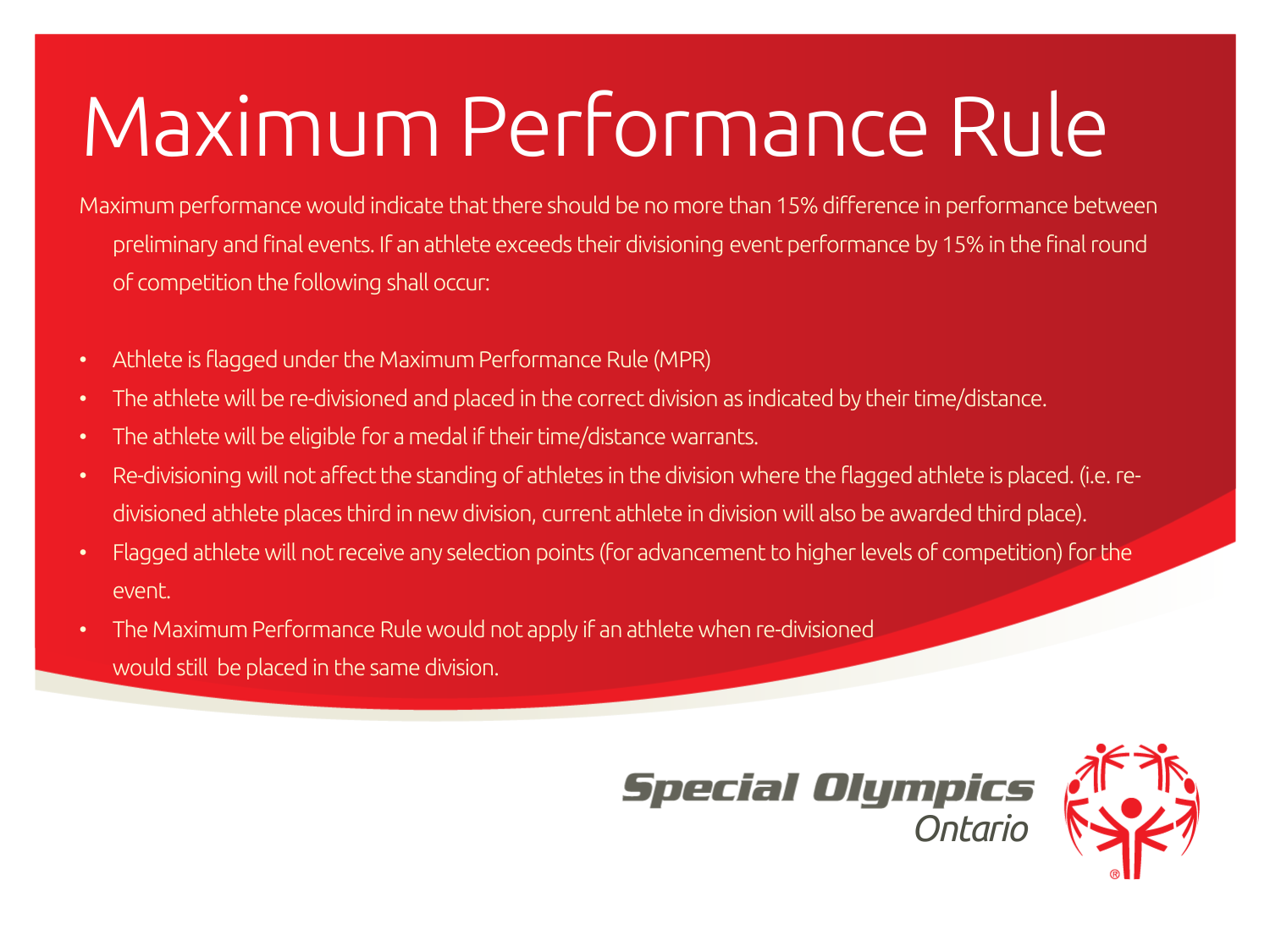- Alpine
	- No age divisioning
	- 3 levels: Beginner, Intermediate, Advanced
		- Determines level of hill used
		- Pre-Registered by Coaches
		- Evaluated by Referee
			- Referee can re-seed if applicable
	- 25% metric applies within each skill level



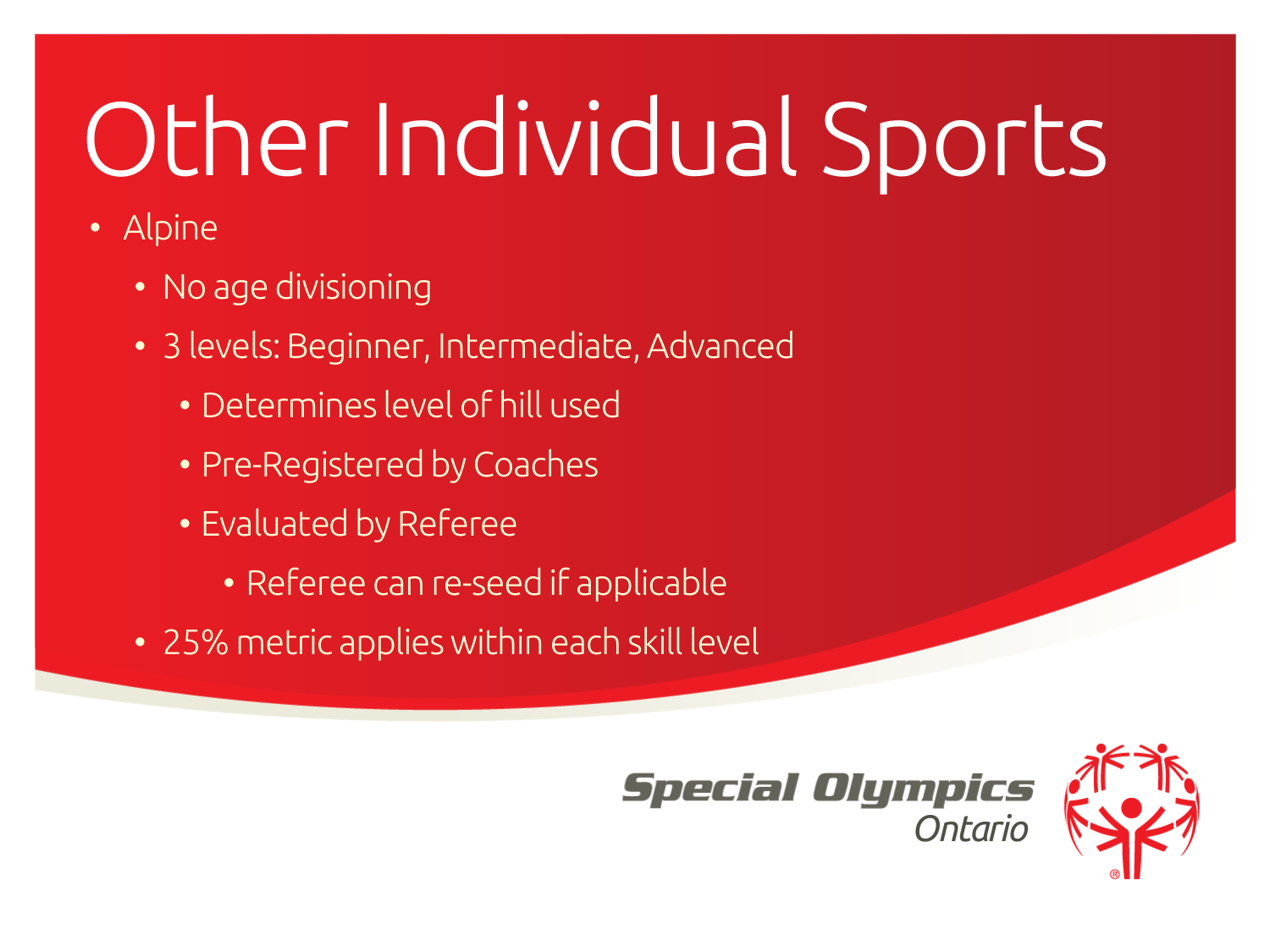#### • Bocce

- Framework only, new divisioning policy currently being crafted
- No age divisioning
- Ability is determined by skills assessment results
- 25% skill divisioning metric
- Minimum 3, maximum 8



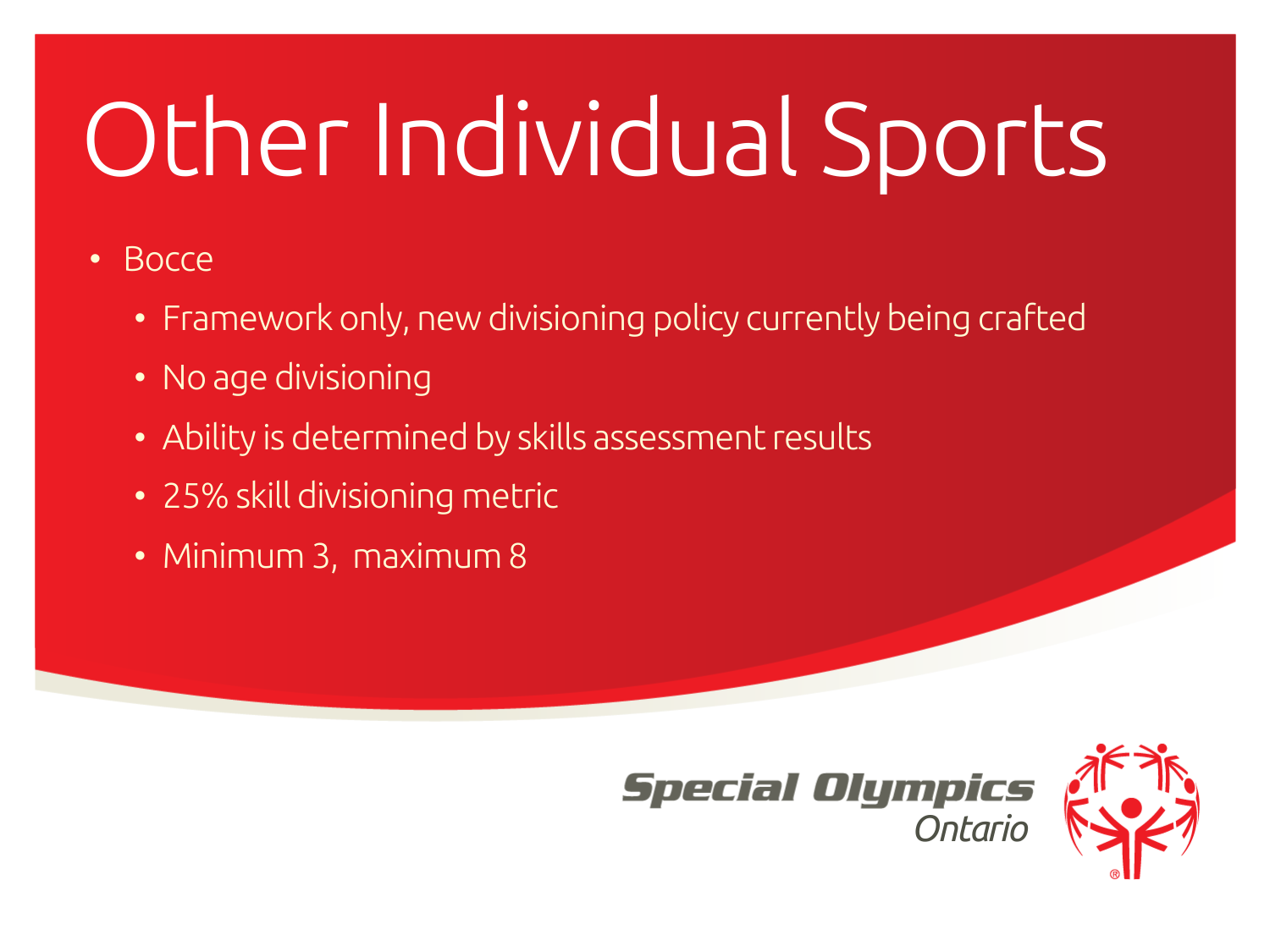- Bowling (5-Pin and Tenpin)
	- No age divisioning
	- Divisioned by Gender
	- Skill divisioning based on season average
	- Minimum 3, Maximum 8 per division



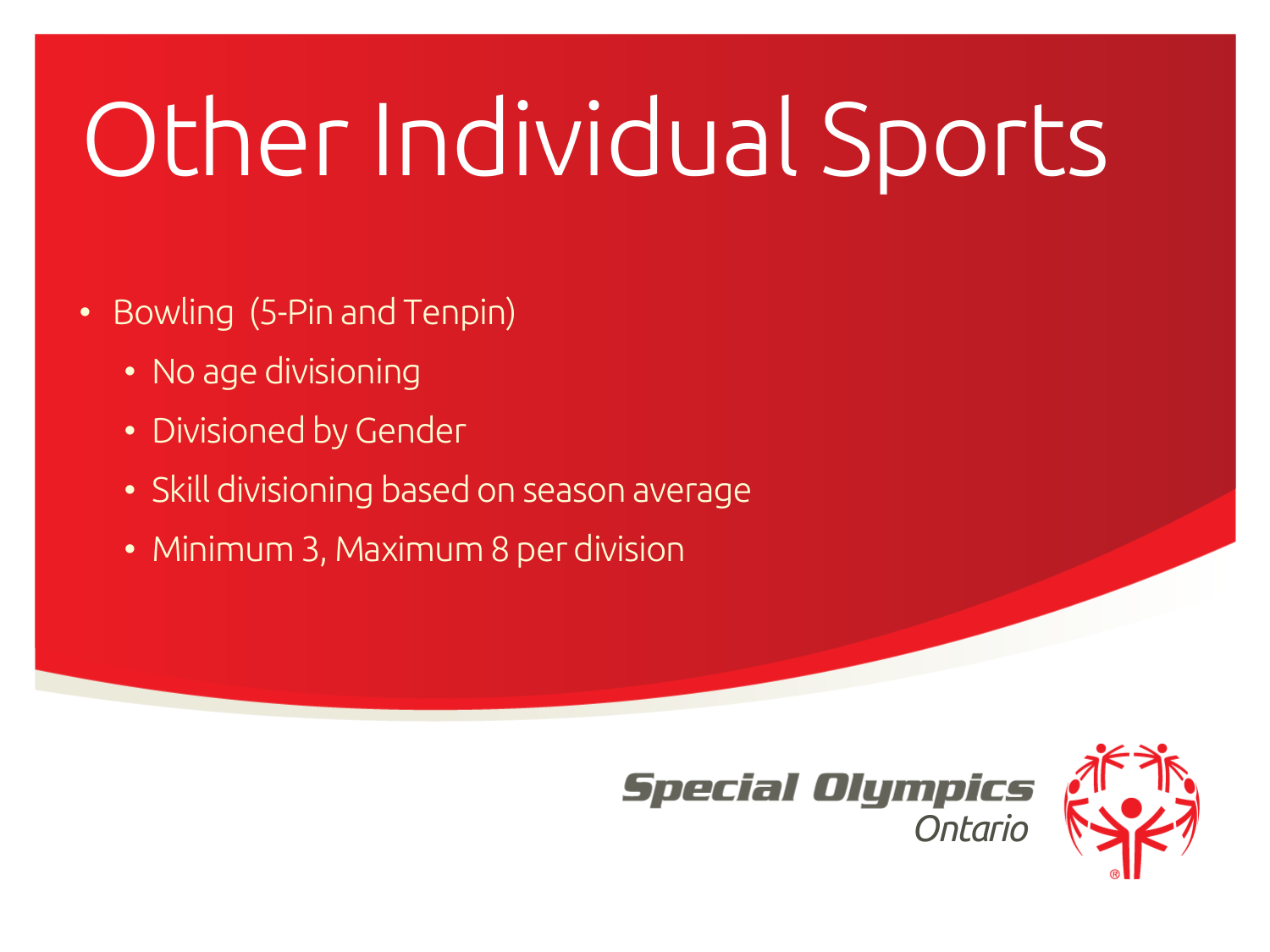#### • Golf

- No age divisions
- Skill divisions established by 9 hole round score at event



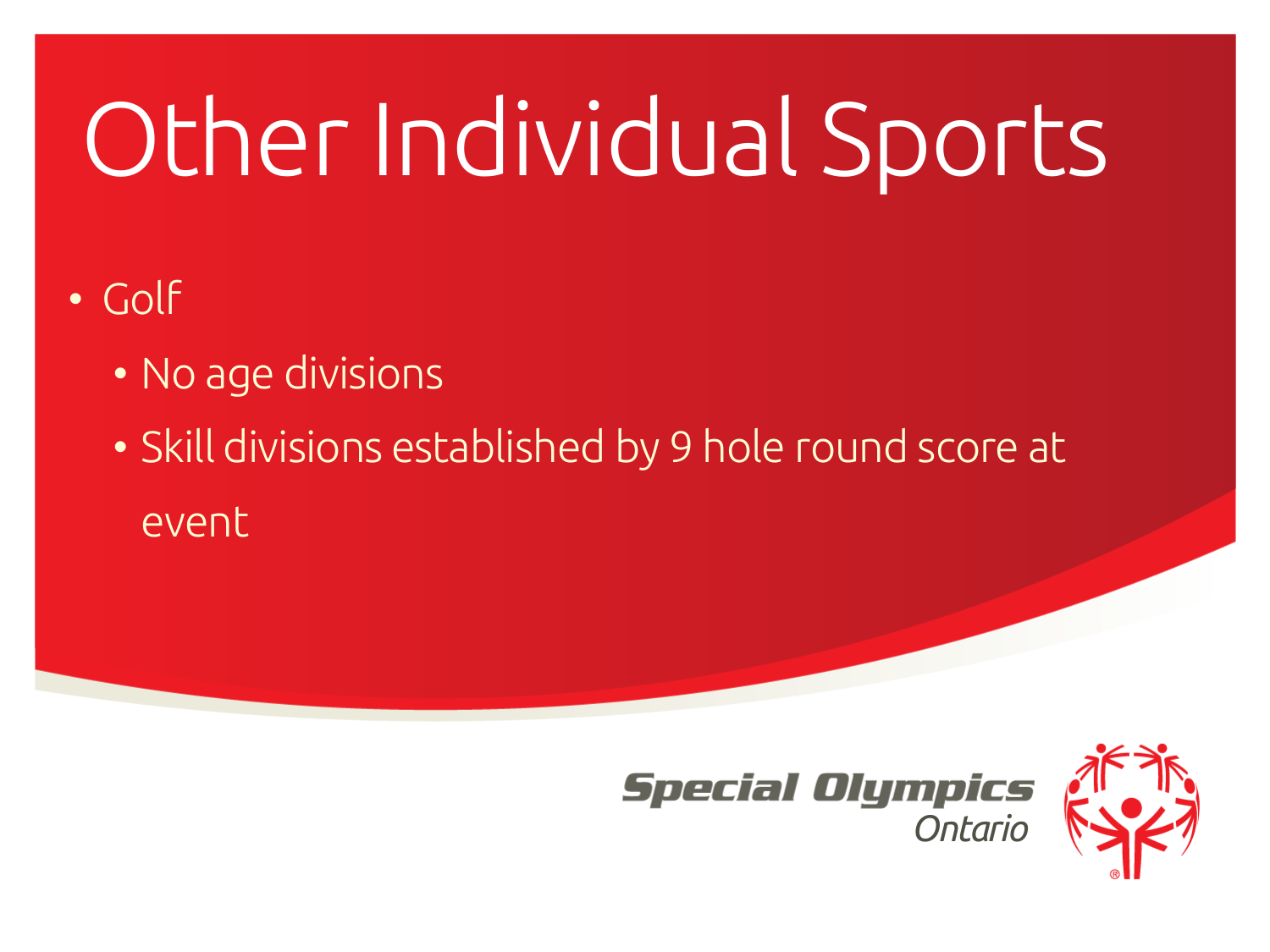- Powerlifting
	- No age divisioning
	- Divisioned by gender and weight
	- Ranked by total Wilkes score within division and overall



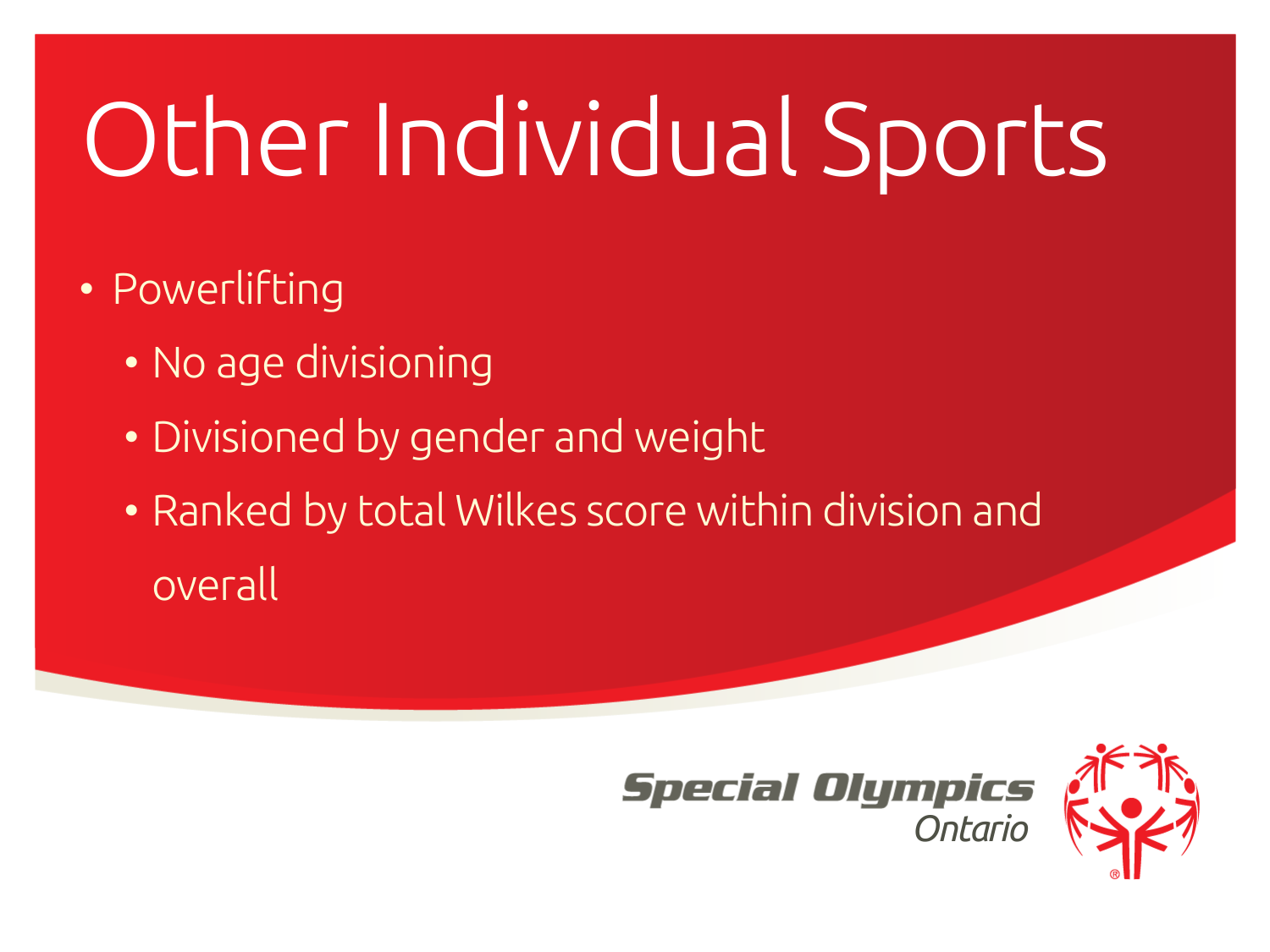### Team Sport

#### • Basketball, Curling, Floor Hockey, Soccer & Softball



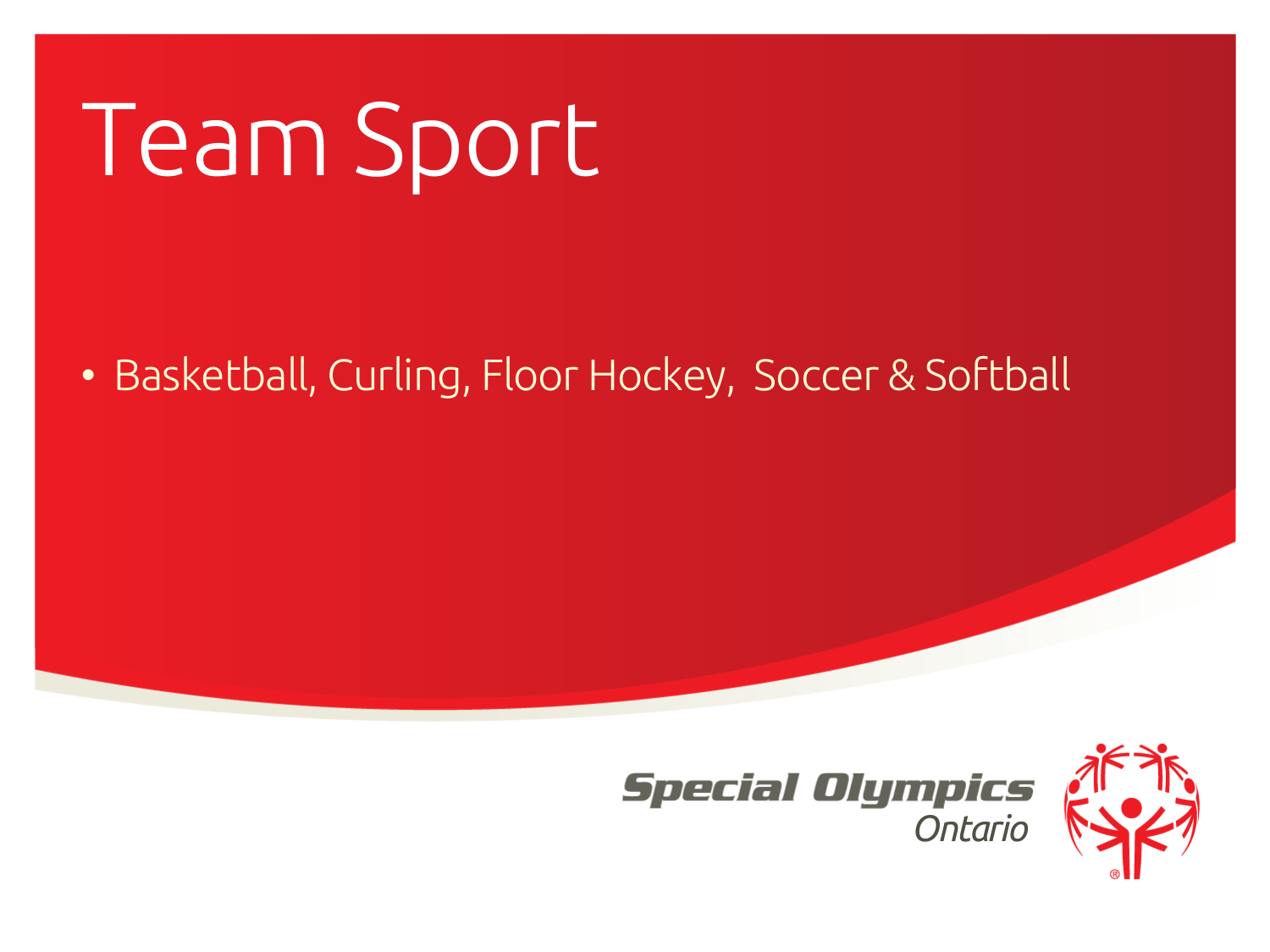### Team Sport

- Divisioning Tools
	- Previous Results
	- Skills Assessment s
	- Preliminary Games
		- Divisioning Committee
	- Coach Assessments



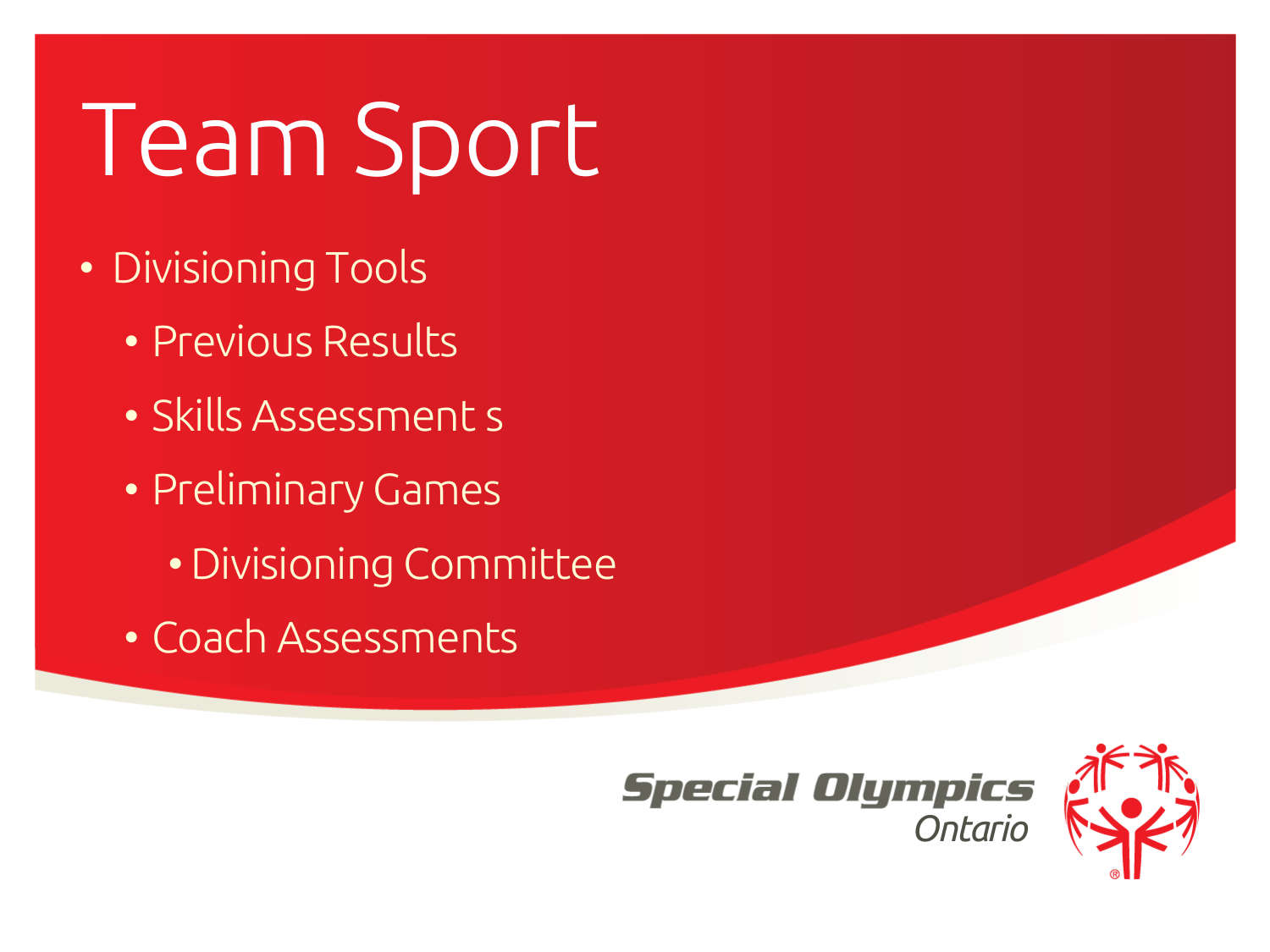### Previous Results

- All results need to be submitted to Competition Developer
- Competition Database
- Helps focus preliminary rounds



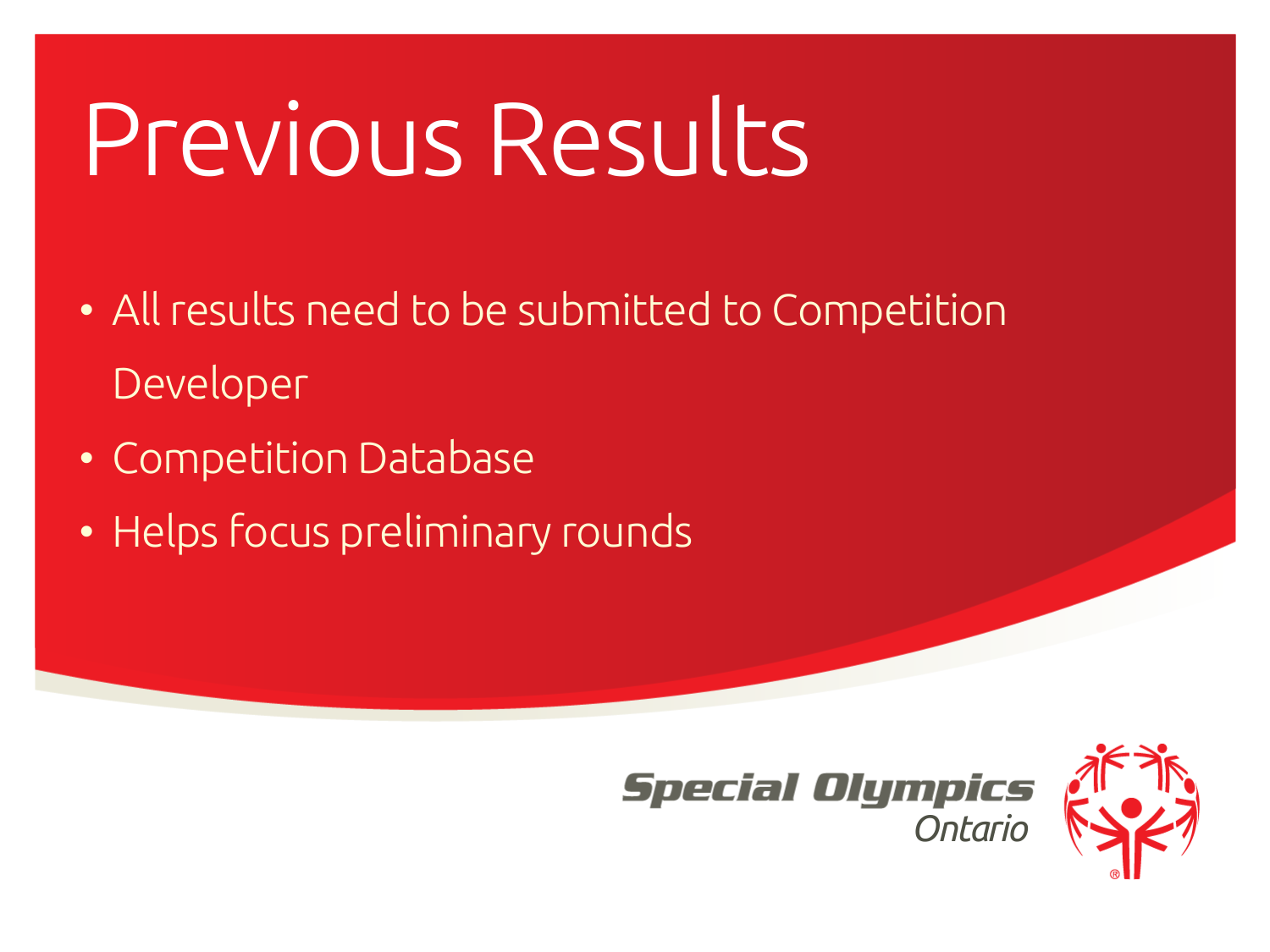### Skills Assessments

- Gives quantifiable and comparable information on team's abilities
- Helps determine initial pairings for divisioning rounds



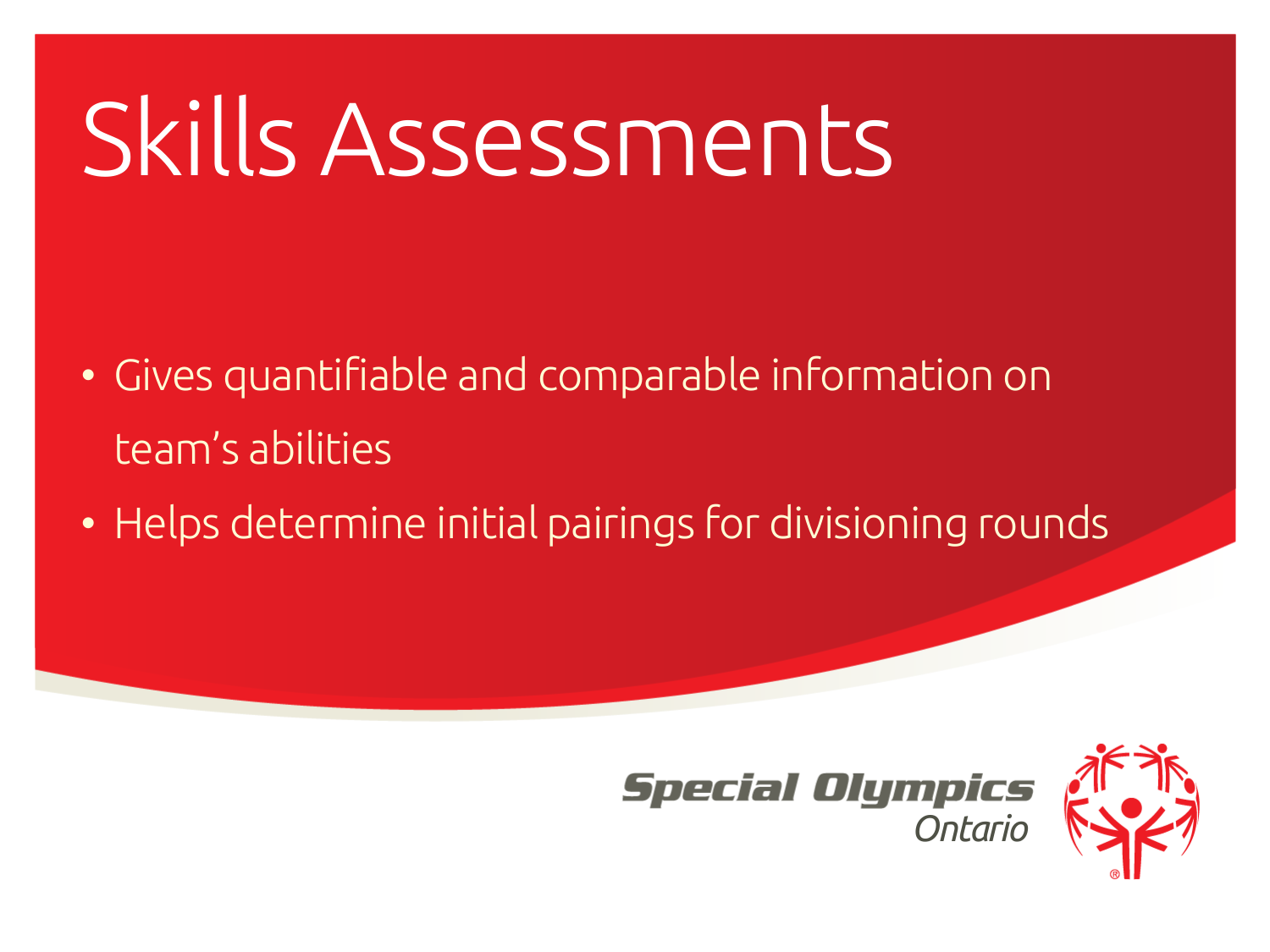#### **Special Olympics Ontario Soccer Individual Skills Assessment**

**Dribbling** L.



Equipment - #5/#4 ball, tape or chalk, 4 large cones to mark the finish zone.

- . Description The player dribbles from the starting line to the finish zone, staying Inside the marked lane. The finish zone should be marked off with cones as well as chalk. The clock is stopped when both the player and the ball are stopped inside the finish zone. If the player overshoots the finish zone, he/she must dribble it back in to finish.
- b. Scoring The time (in seconds) elapsed while the player is dribbling is converted into points using the scale below. A deduction of 5 points is made for each time the ball runs over the side-lines of the lane or if a player touches the ball with his/her hands (note: If the ball runs over the side-line, the referee will immediately place another ball in the center of the lane opposite the point a which the ball went out.)

| <b>Scoring Conversion Chart</b>  |                    |
|----------------------------------|--------------------|
| <b>Dribble Time</b><br>(Seconds) | <b>Point Score</b> |
| $0 - 4$                          | 05 points          |
| 57                               | 60 points          |
| $B-10$                           | 55 points          |
| $11 - 13$                        | 50 points          |
| $14 - 15$                        | 45 points          |
| $16 - 20$                        | 40 points          |
| $21 - 25$                        | 35 points          |
| $26 - 30$                        | 30 points          |
| $31 - 35$                        | 25 points          |
| 36-40                            | 20 points          |
| $41 - 45$                        | 15 points          |
| $46 - 50$                        | 10 points          |
| 51 or more                       | 5 points           |

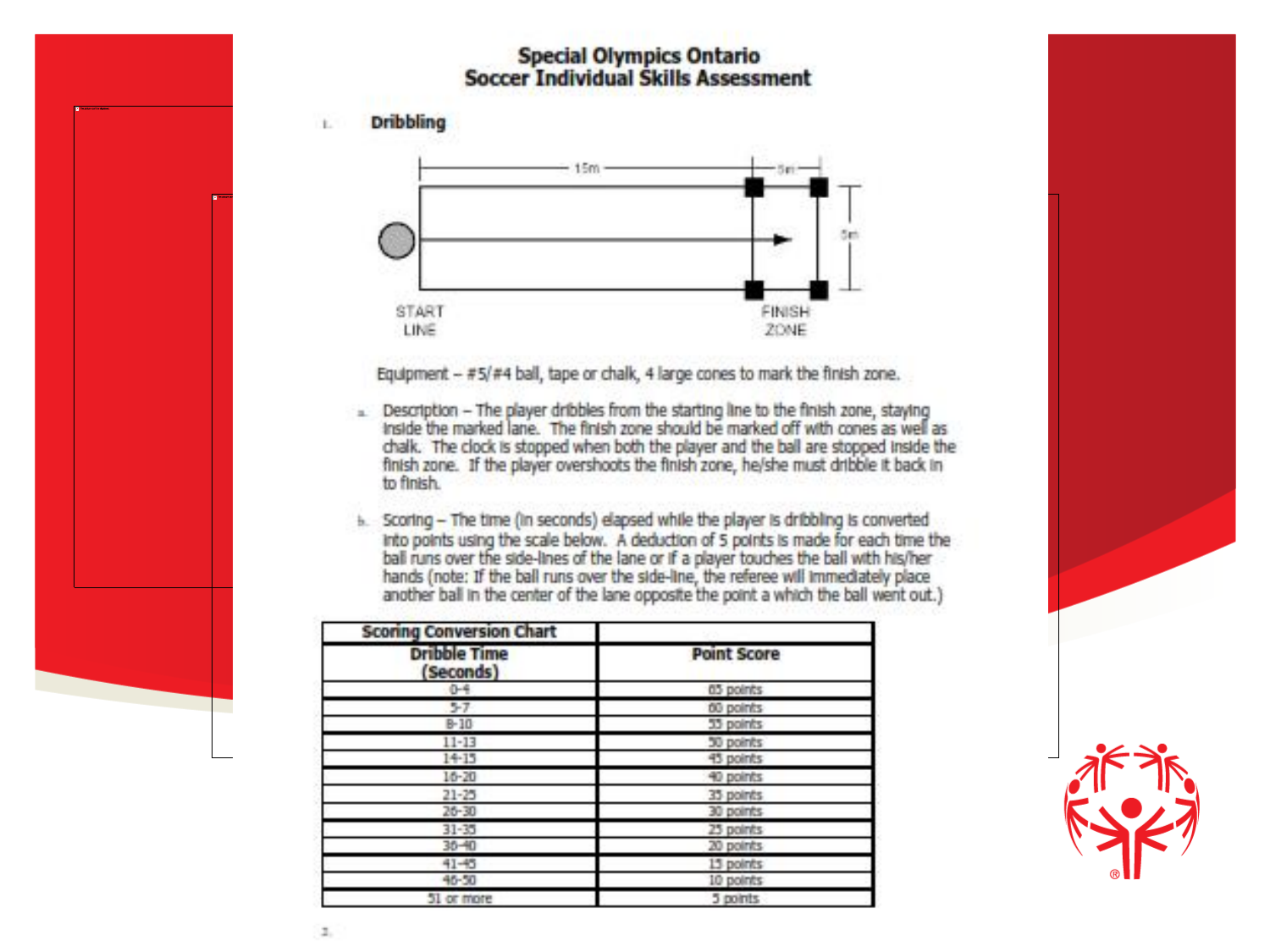### Preliminary Games

- Series of mini-games
- Evaluated by a divisioning committee who assess each team
- Allows a visual assessment to compare teams at respective event and confirm or alter other tools



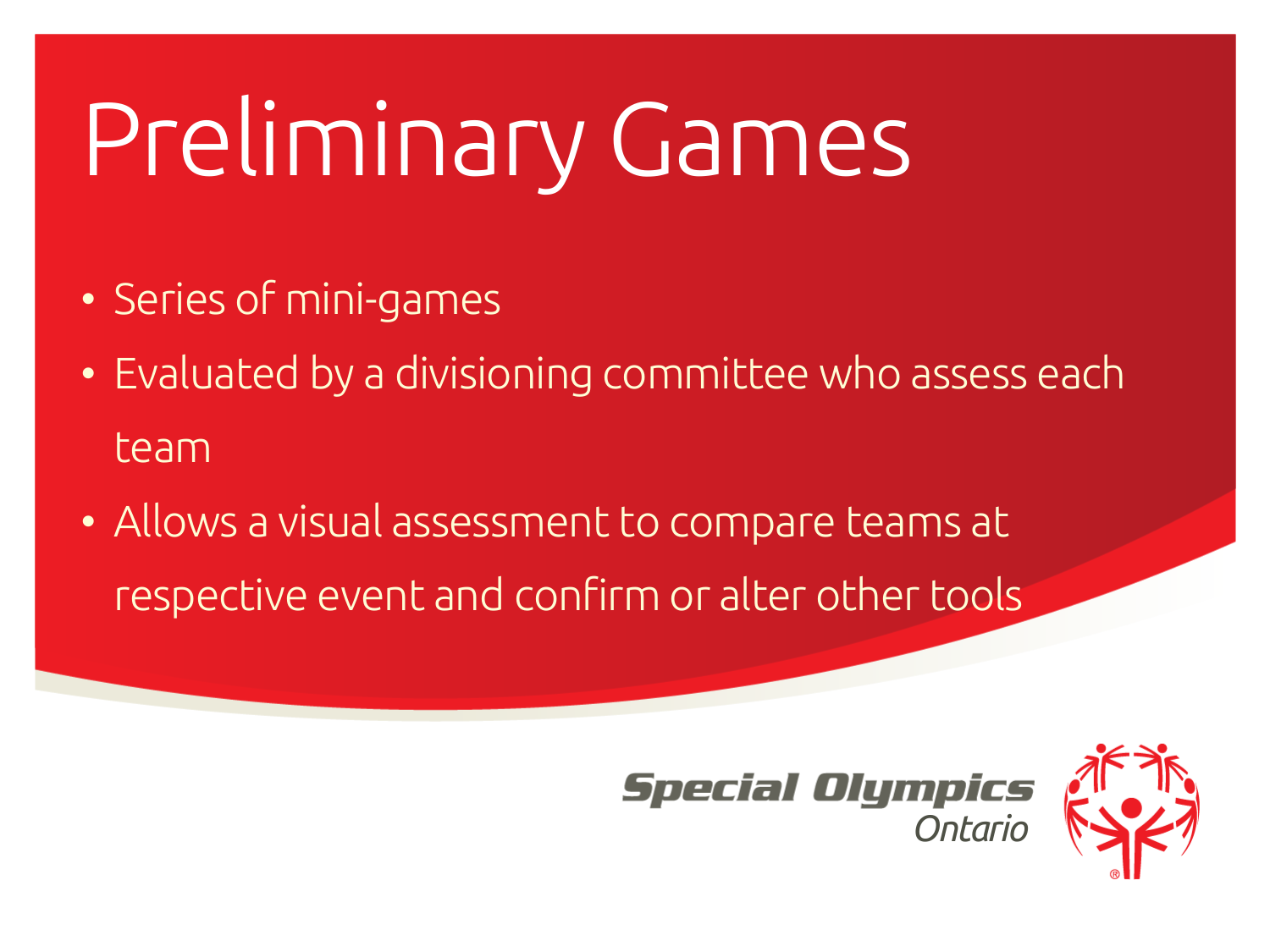### Coach Assessments

• Coaches provide detailed feedback on the divisioning round Games